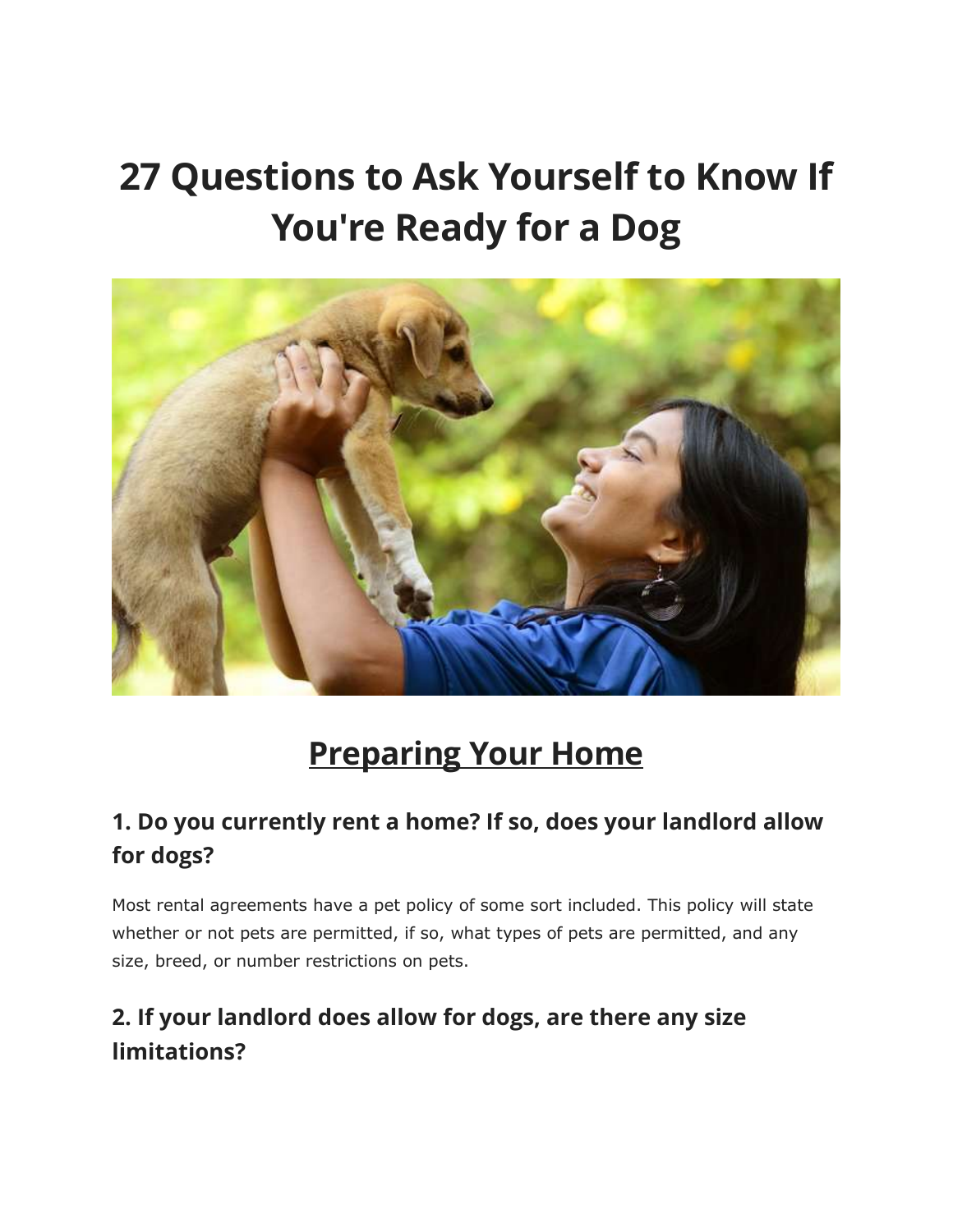As mentioned above, rental agreements will often include size limitations on pets if pets are allowed. These limitations are particularly common in [apartment buildings](https://topdogtips.com/best-dog-breeds-for-small-apartments/) where larger pets could disturb neighbors above or below. The most common weight limitation among apartment buildings is 25lbs.

#### **3. Are there limitations on the breeds of dog that you may own?**

Many rental units have breed limitations that you must be aware of when renting and considering a pet. Although these policies seem unfair, they are often established by insurance companies who make coverage less affordable or non-existent for landlords who accept particular "aggressive" or "dangerous" breeds.

Common breeds that are limited in rental units include Rottweilers, pit bulls, pit bull mixes, Dobermans, and Akitas. These restrictions are non-negotiable, so don't bother trying to get around them.

#### **4. Does your landlord require a pet fee or pet rent?**

Rental units that do permit pet ownership often require an upfront pet fee and may also require pet rent.

Additionally, some rental units may also require an increased security deposit to cover any damage caused to the rental unit by a pet or any cleaning processes that will need to be used to sanitize the home after the pet leaves.

Pet fees vary for apartment buildings and homes but tend to range between \$200 to \$400. Pet rent also varies but averages around \$10 to \$25 per month.

#### **5. Is your home large enough for a dog?**

Whether you rent or own your home, it's important to consider whether or not you have the space for a dog. Do you live in a situation where the dog will always be underfoot and causing you frustration?

Consider the size of your home, the number of people currently living there, and the space that your chosen dog will require before bringing a new dog home. Most dogs will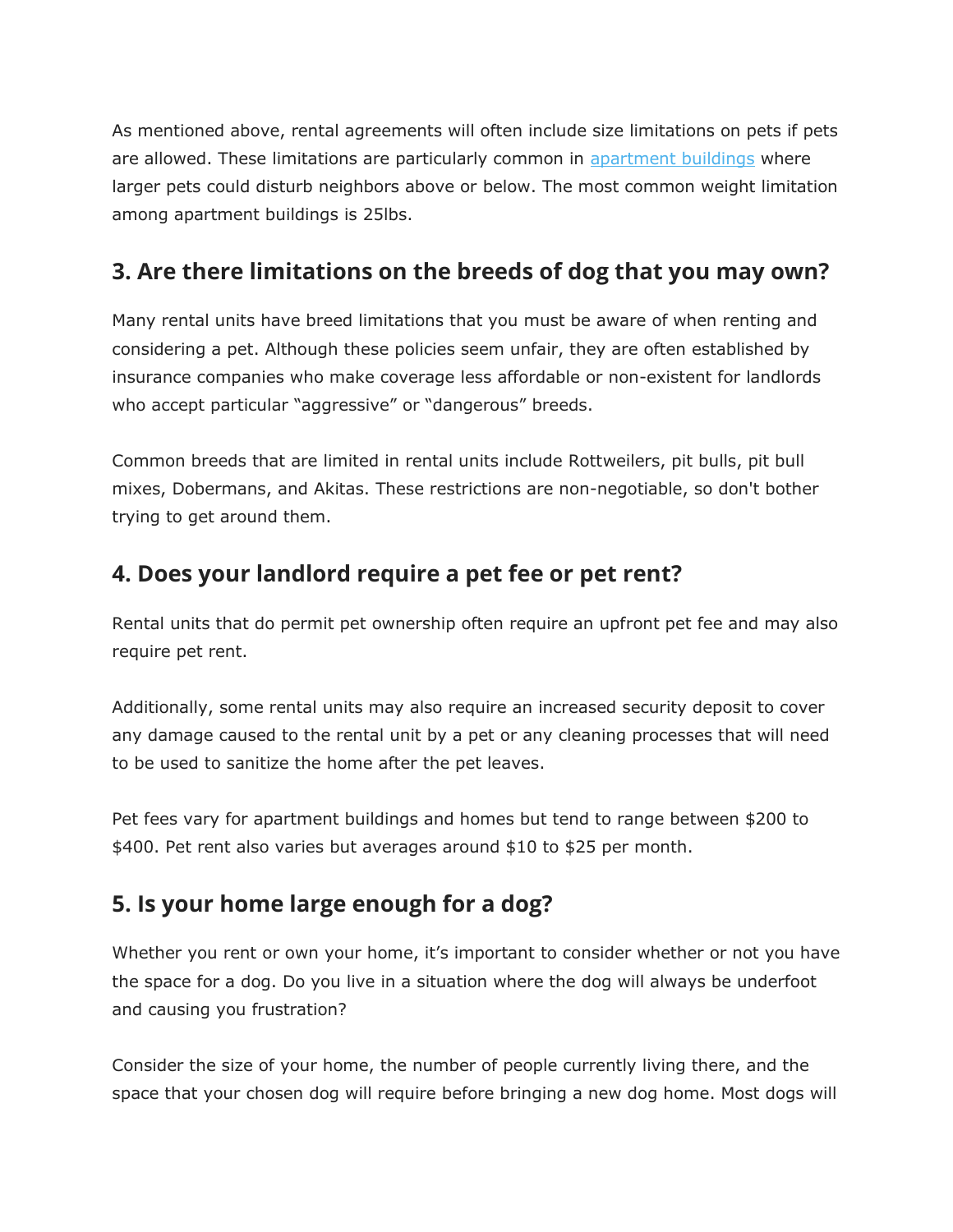be content in any living arrangement, so long as they have enough exercise, but human family members can easily become frustrated when they feel cramped by the addition of a "new body" in the home.

#### **6. Is your home a safe environment for a dog?**

Is your home a cluttered mess? Are you a self-admitted hoarder? Do you or your children frequently drop or throw things on the floor that could be harmful if your new dog swallows them?

A dog doesn't require you to be a "neat freak," but they do "investigate" with their mouths which can lead to eating foreign items. Assuming that your dog survives ingestion of a foreign item, you then face a very costly surgical intervention.

According to statistics, the current cost of surgery to remove an intestinal obstruction averages around \$3,000. That's why it's important that you are able to provide a safe and relatively tidy home for your new dog.

#### *RELATED: [How Not to Get Scammed Adopting a Puppy](https://topdogtips.com/scammed-adopting-a-puppy/)*

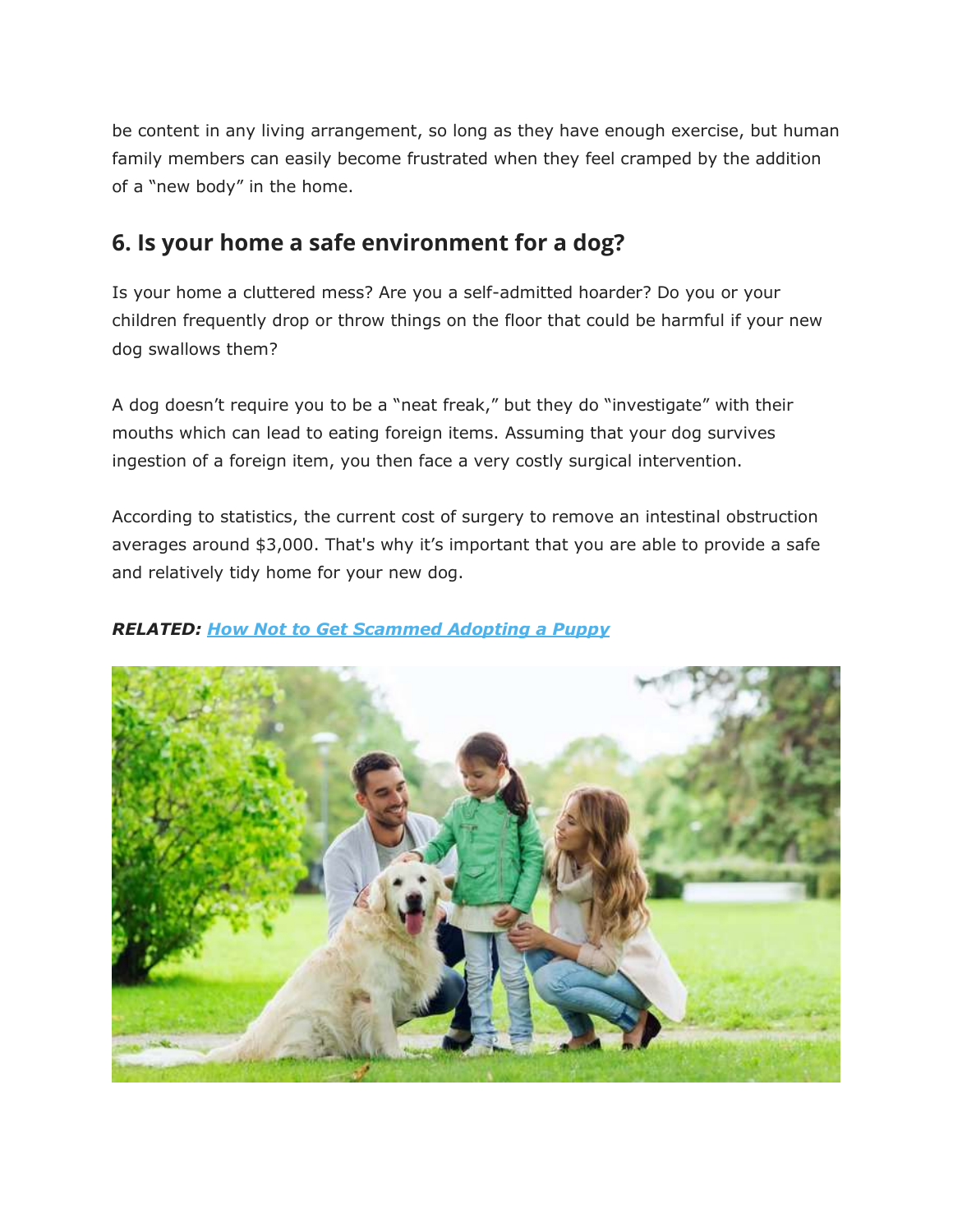## **Preparing Your Family**

#### **7. Is the rest of your family on board with bringing a new dog home?**

When bringing a new dog into the family home it is important that every family member is on board. Certainly, every home has their "decision maker", but everyone must feel comfortable in their living situation, so it is important that everyone agrees!

It is not only the humans in a home who suffer when someone in the family doesn't want a dog. Dogs are highly intuitive and sensitive creatures and pick up on feelings of negativity and resentment.

### **8. Do you have small children or children with medical conditions that may make having a dog dangerous?**

Some children don't do well with dogs. [Children who have](https://topdogtips.com/how-to-teach-kids-to-behave-around-dogs/) trouble reading body language, who show violent or aggressive behavior, who regularly act out, or who are otherwise defiant can pose a threat to any dog that comes into the family home.

#### **For the safety of the dog and the child, it is not recommended that you bring a dog home into this type of relationship.**

While special needs children and children with medical conditions can do very well with dogs, it is important to consider time constraints in these circumstances as well. Parents of these children are often overwhelmed with responsibility and adding the additional responsibility of a dog into the mix can lead to problems.

#### **9. Does anyone in your family have allergies to animals?**

An incredible number of dogs that are adopted from shelters and rescues are returned shortly thereafter because someone in the family has "allergies." Before you decide to bring a dog home, make sure that no one in your home has [any type of allergy](https://topdogtips.com/best-dogs-for-allergies-and-allergic-people/) that could be exacerbated by the dog you are interested in.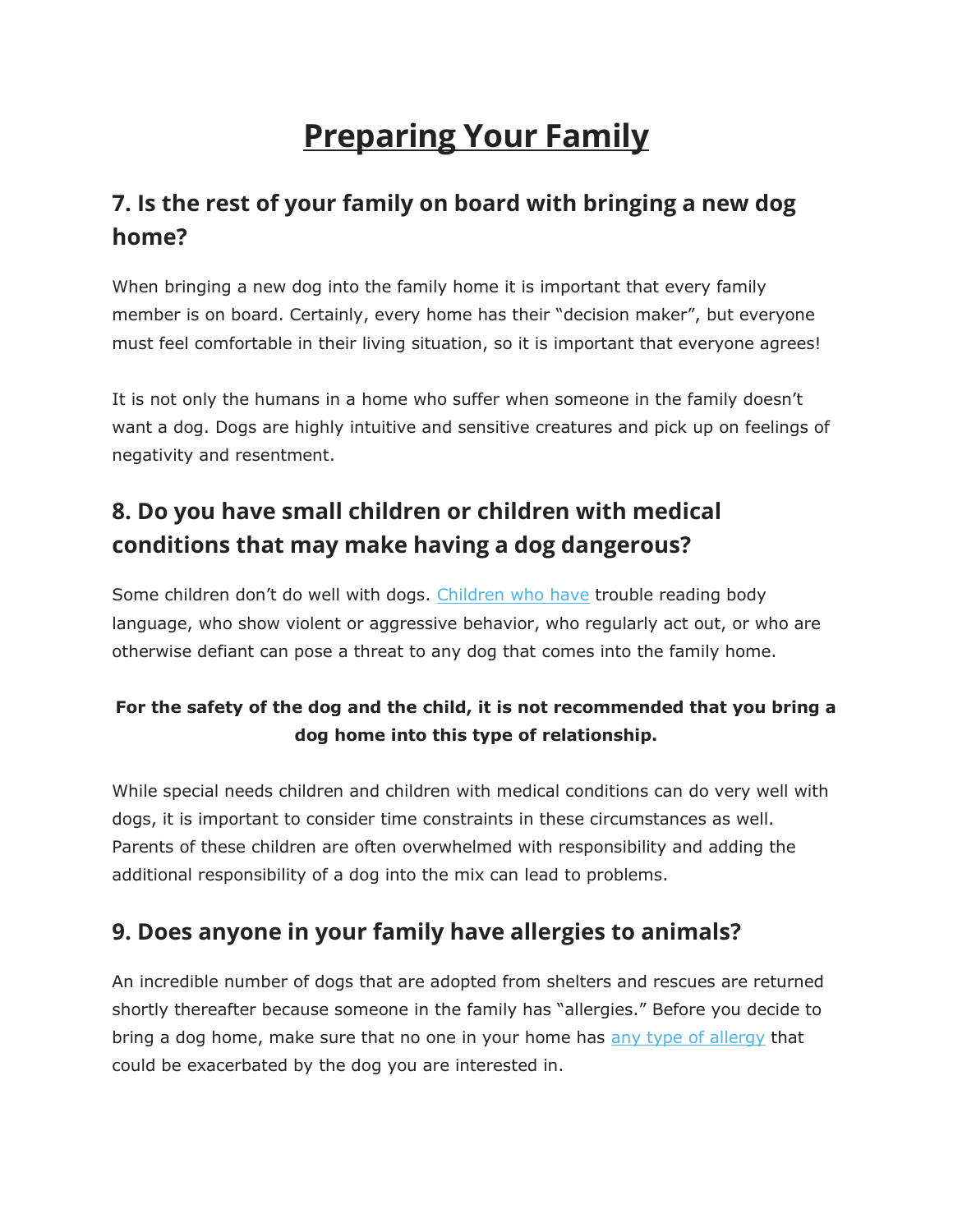You can do this by making multiple visits to the dog you want to adopt or asking for the dog to do an overnight stay with you before bringing him home permanently. It is important to note that while some dogs are advertised as being "hypoallergenic" simply because they have a specific type of fur, these dogs can cause allergies just as much as another dog.

## **10. Is your family prepared to help with the responsibilities required to take care of a dog?**

Taking care of a dog of any size requires commitment. There are many responsibilities that must be taken care of multiple times daily in order for your new dog to be happy.

It isn't always possible for one person in the family to take care of all of these duties such as walking, feeding, bathing, picking up after the dog, playing with him, putting the dog to bed, taking him to the vet, etc.

It's important that at least one other family member is willing and able to help share in the responsibilities required in owning a dog.

#### *RECOMMENDED: [25 Most Affordable Low-Cost Dog Breeds](https://topdogtips.com/low-cost-dog-breeds/)*

## **Preparing Your Finances**

#### **11. Do you have the money to cover a pet deposit or pet rent?**

As mentioned above, some rental units require an upfront pet deposit that must be paid before a dog is brought home. Additionally, you may be required to pay a monthly fee on top of your normal rent. Are you able to pay these fees and plan for pet rent in the future?

#### **12. Can you afford to feed your dog a high-quality dog food every day?**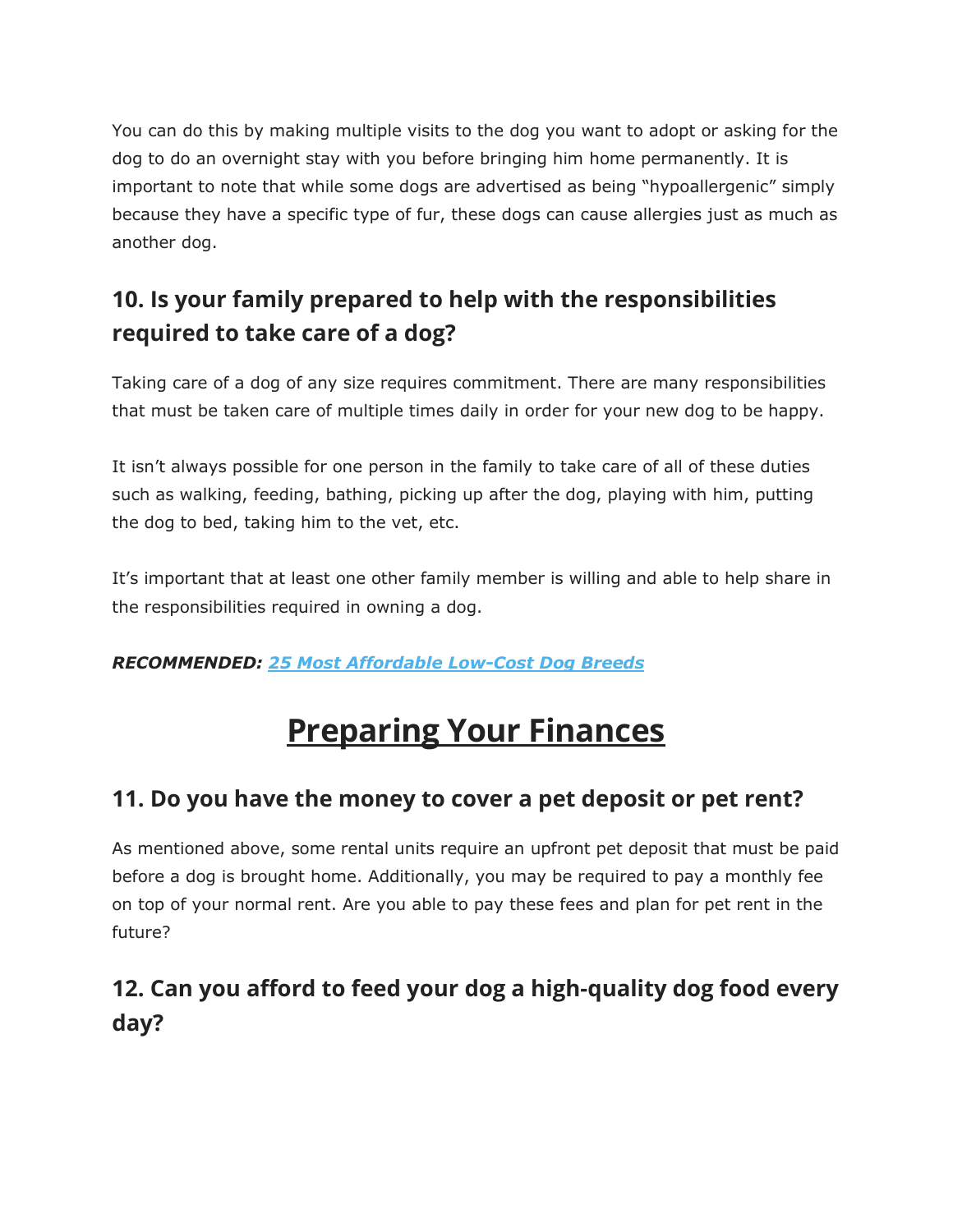A [high-quality dog food](https://topdogtips.com/top-dog-food-brands/) is a food that offers your dog adequate nutrition for his age, size, and particular health needs. It is important that you are able to maintain a highquality dog food for your new dog so that he can remain healthy.

#### **13. Can you afford to pay for preventative veterinary care?**

Preventative veterinary care is not only necessary, but failure to provide such care to your dog is against the law in many areas. Such care includes a minimum of an annual check-up, [mandatory vaccinations,](https://topdogtips.com/what-shots-do-puppies-need-dog-vaccination-schedule/) and monthly flea/tick/heartworm preventatives.

### **14. Do you have funds set aside that could be used in the case of a veterinary emergency?**

As with children, dogs have medical emergencies and when these emergencies happen, veterinary clinics require payment at the time service is rendered. It is important that you have funds set aside to cover the cost of these services which can vary significantly depending on your emergency and where you live.

#### **15. Can you afford to invest in pet insurance?**

Pet insurance is not mandatory in owning a dog, however, it can be beneficial in longterm savings. The cost of insuring your pooch according to [pet insurance statistics](https://topdogtips.com/pet-health-insurance-tips/) can range anywhere from \$4 to over \$50 per month.

#### **16. Can you afford homeowners insurance increases that may accompany bringing a new dog home?**

Depending on where you live, who you have homeowner's insurance through, and the type of dog you are interested in owning, you may face increases in your homeowner's insurance premiums. Make sure to research your policy prior to bringing a new dog home and make sure that you can cover any increases in your premiums.

#### *RELATED: [Dog Costs and Budgeting Guide for Pet Owners](https://topdogtips.com/how-much-does-a-dog-cost/)*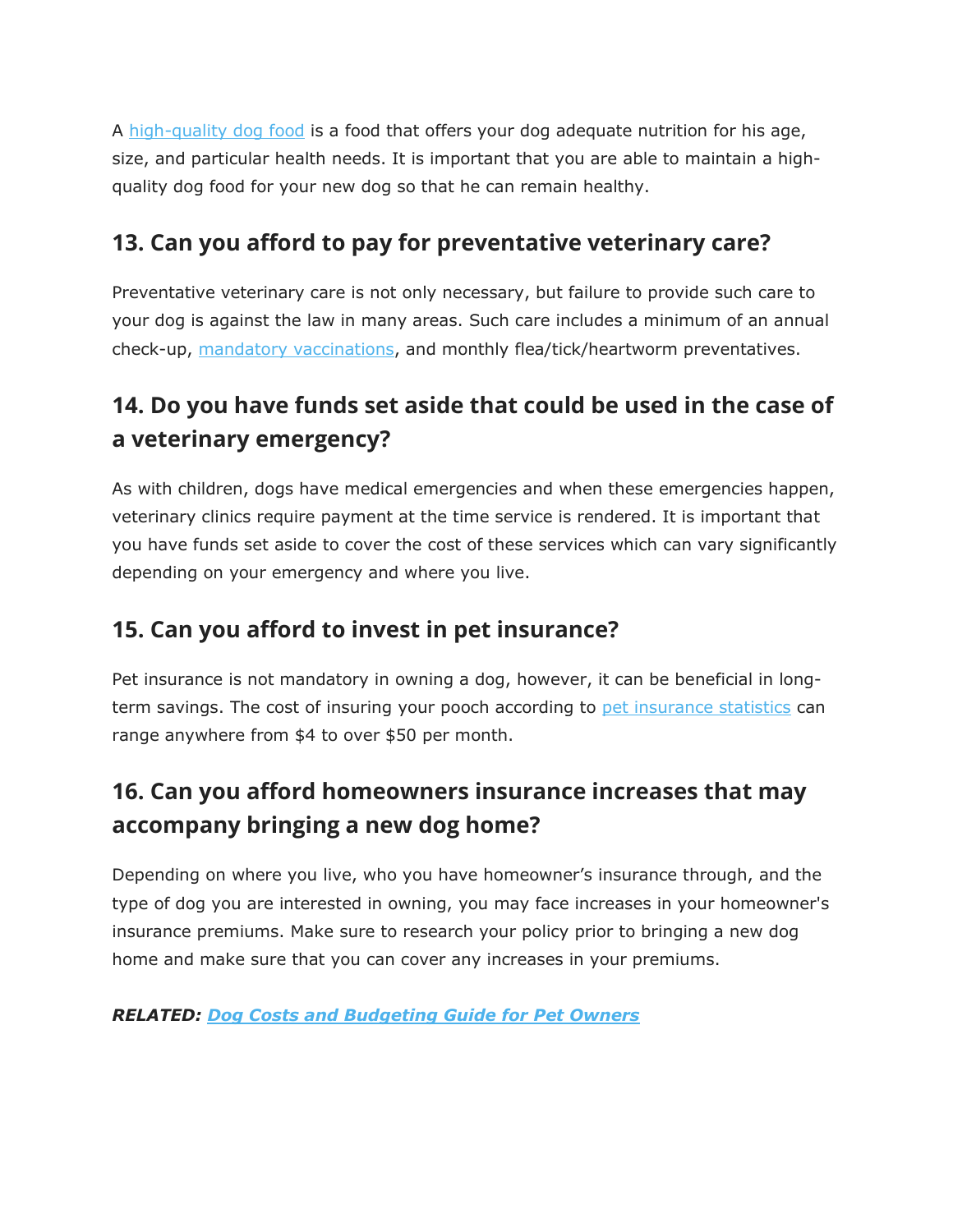

## **Your Occupation**

#### **17. Does your job require you to travel often?**

Dogs require companionship as well as regular care in order to be happy and healthy. If your job requires that you travel often and you will not be able to bring your dog with you, then it may not be the best time to have a pet.

### **18. Does your job require you to work long hours away from home?**

Does your job require you to work more than a 40-hour work week? If so and if they don't provide you the opportunity to bring your dog to work or to work from home, then you may not have adequate time to devote to owning a dog at this time.

*RELATED: [26 Step Checklist For Adopting A New Dog or Puppy](https://topdogtips.com/adopting-a-new-dog/)*

## **Your Responsibilities**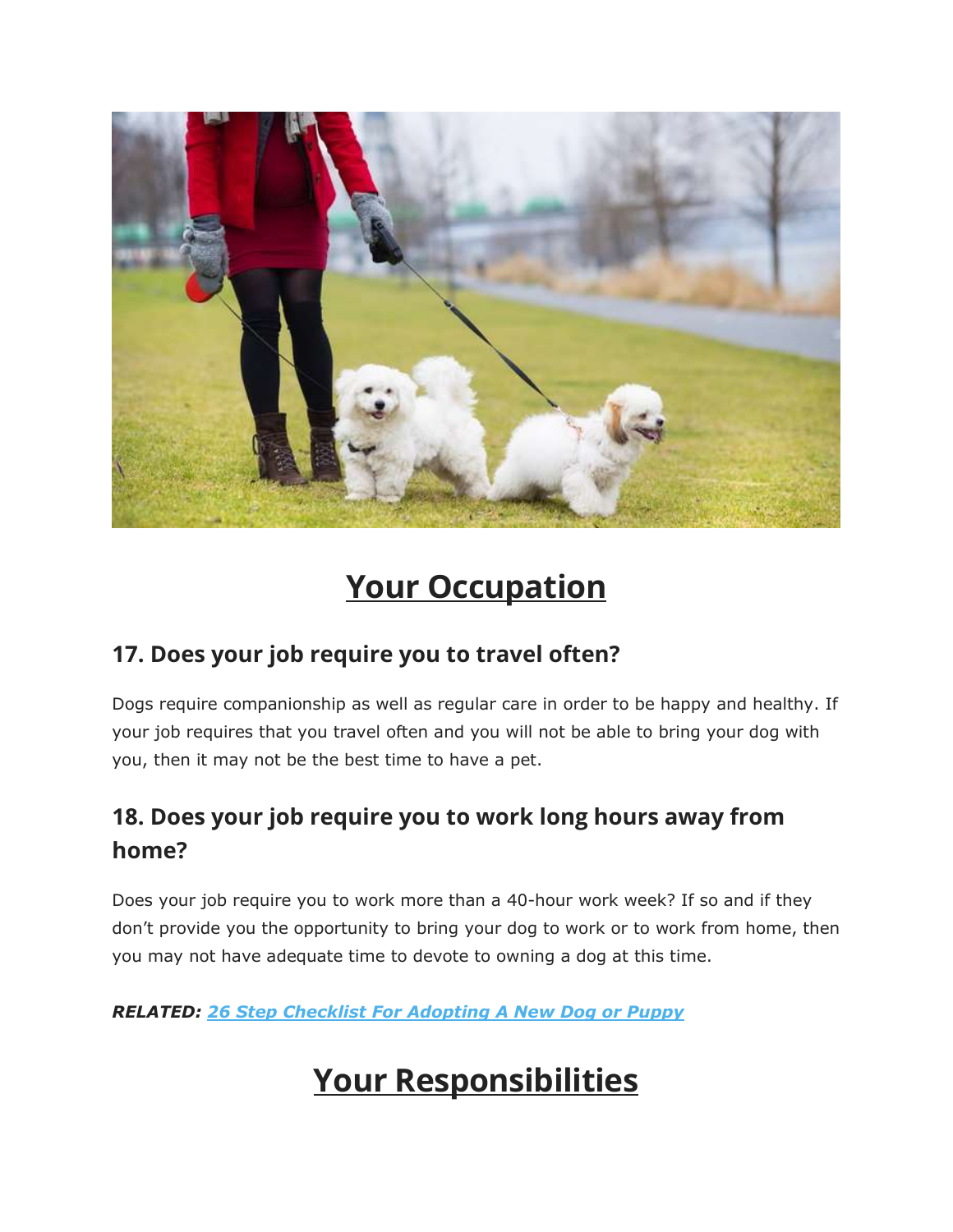### **19. Are you prepared to walk your dog multiple times daily in addition to regular bathroom breaks?**

Dogs require regular exercise as well as bathroom breaks throughout the day. These breaks don't happen only during commercials of your favorite programs or only when you are awake. Are you prepared to make time in your schedule to take care of these things without resentment?

### **20. Are you prepared to commit to training your dog through a minimum of one professional obedience course?**

Dogs require training. Training not only teaches your dog how to behave well, but it also builds a method of communication between you and your pet. Without proper obedience training, you are not only facing a dog with behavior problems, but you also have a dog who really doesn't understand what you expect from him.

### **21. Are you capable of coping with accidents within the house until your pet is trained?**

Housetraining and obedience training doesn't happen overnight. While your dog is learning the ropes, you are going to experience multiple accidents of every variety inside your home. Are you prepared to deal with these accidents with a cool head as well as write off any property that gets soiled in the process?

#### *VIDEO GUIDE: [How To Housetrain A](https://topdogtips.com/how-to-housetrain-an-adult-dog/) Dog or Puppy*

#### **22. Are you committed to socializing your dog properly?**

Dogs must be socialized in order to be happy but also in order for them to be wellrounded dogs that are safe for others to be around. This means that you will need to take the time to expose your pet to other animals as well as people in a variety of settings and do so on a regular basis.

### **23. Are you committed to providing care for the lifetime of your dog?**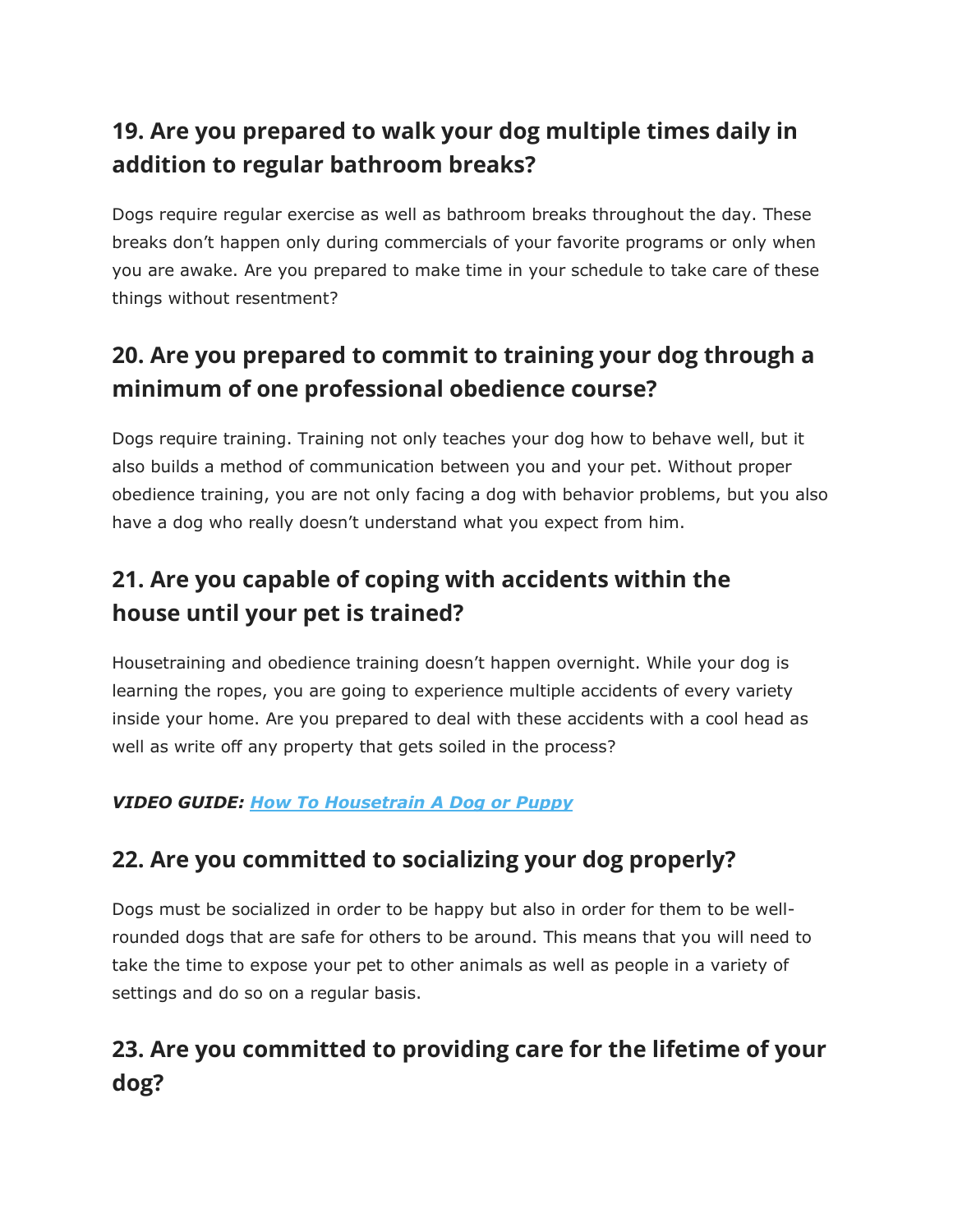Some [dogs live longer](https://topdogtips.com/how-long-do-dogs-live/) than 18 years. When you bring a canine companion into your home, you must be prepared to care for him throughout all of those 18+ years. Failure to commit to this full time frame can result in your dog being euthanized at a shelter because you didn't want him anymore.

### **24. Are you prepared to put the needs of your dog above your own needs?**

There may be times when your dog needs something from you that forces you to make self-sacrifice. For example, you may incur unexpected veterinary expenses that will force you to sacrifice some of your "play money" in order to care for your pet.

### **25. Are you prepared to be active with your new dog on a daily basis?**

Do you love having the life of a couch potato? Do you dread getting off the couch just to refill your drink? Then it's probably not the best time for you to get a dog. Even the biggest [couch potato of a dog](https://topdogtips.com/lazy-dog-breeds/) requires a minimum of one walk a day!

#### **26. Are you prepared and able to seek out veterinary care any time that your dog may need it?**

Your dog will rely on you for medical attention when he needs it. Are you prepared to seek out a veterinarian to provide that care whenever your dog needs it even if money is tight? If the answer is no, then it's not the right time for you to bring a new dog home!

#### **27. Do you have other pets that may not be compatible with a dog?**